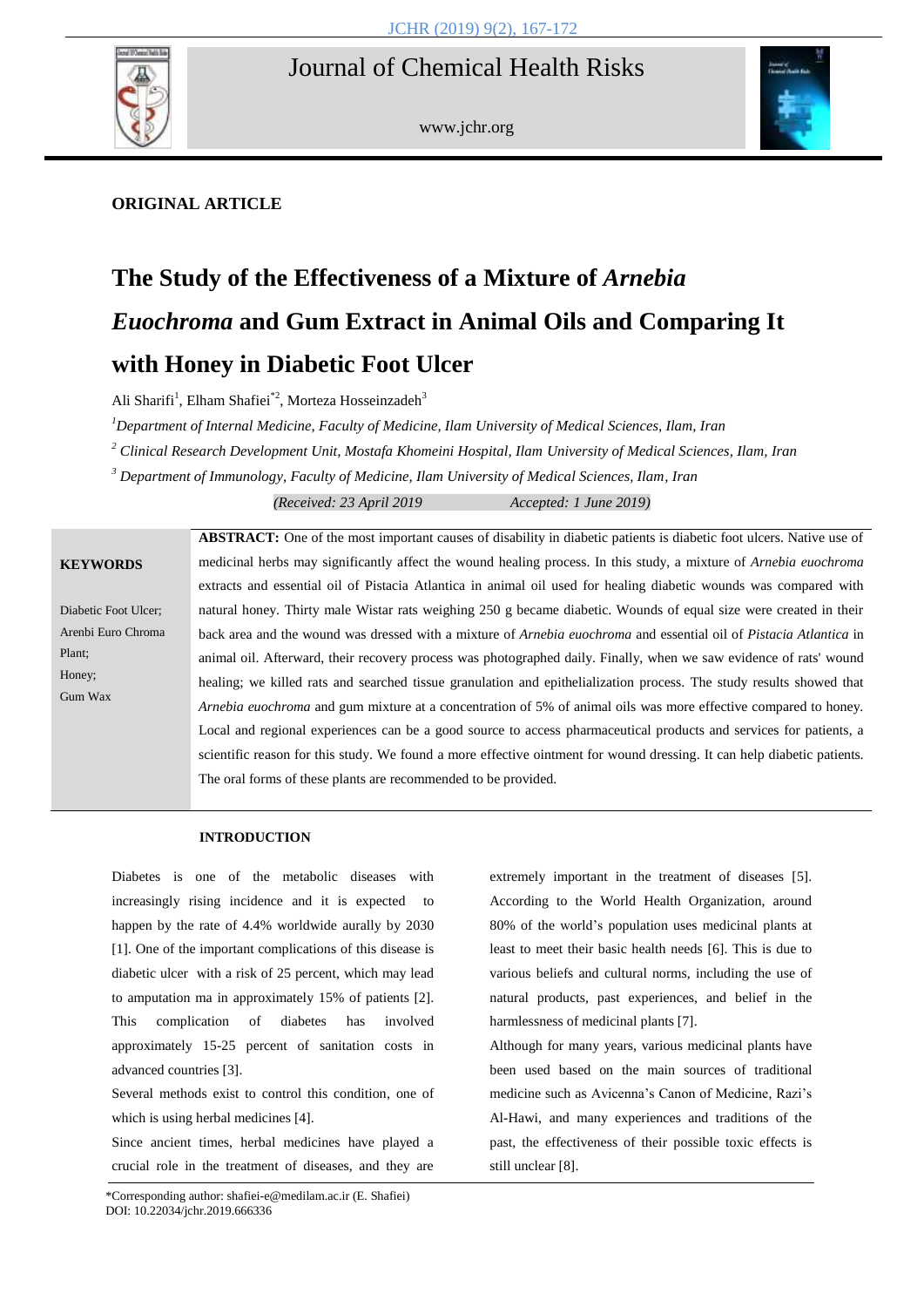In 2008, Ranjbar et al. introduced the herbal extracts of melilotus officinalis, called ANGIPARS, as topical and intravenous medication, and as a new treatment superior to other treatments for different types of ulcers, including diabetes mellitus, and suggested that this drug causes wound healing within a month through pro-angiogenic mechanism [9].

In a clinical trial in 2012, at the Endocrinology and Metabolism Research Center of Tehran University of Medical Sciences, Aalaa et al. found that an ointment and oral forms of ANGIPARS obtained from melilotus officinalis had anti-inflammatory and microvascularization effects, and was introduced as a common treatment for diabetic foot ulcer, especially in refractory cases [10].

The mixture of NIKA olive and honey cream is an herbal ointment for treating various types of pressure ulcers, diabetic wounds, burns, or other types of wounds, produced by Iranian Traditional Medicine Products Manufacturing Co and tested by Rashidi et al. They used this ointment for wound dressing of diabetic Wistar rats compared to control group and Phenytoin 1% cream and demonstrated that healing effect of NIKA cream was significantly  $(P < 0.001)$  better than that in the control group and those dressing with phenytoin 1% [11, 12].

Phenytoin is an anticonvulsant medication. The topical form of phenytoin is a cream used for dressing a variety of chronic wounds, including diabetic foot ulcers, reducing exudate and microbial content and can progress healing [13].

One of topical therapies for infected diabetic foot ulcer is silver containing dressing; e.g. silver seal hydrogel dressing; unfortunately there is no randomized or controlled clinical trial for evaluation of this type of dress [14].

In western areas of Iran, Arnebia euchroma root is widely used with different names and is sometimes combined with other plants in the dressing of various types of ulcers [15]. According to the research, the plant contains compounds such as chikonin alkanin isohexin and ester derivatives possessing proven antibacterial and anti-inflammatory effects [16]. Furthermore, Gum is from Van Persia family with anti-inflammatory and antibacterial effects, used as ointment in some regions of Iran [17].

There has been some scattered research on these two plants, but there is no single study on their composition. Additionally, there is a good subject to experience ensuring the safety and effectiveness of the combination of these plants is a scientific issue and conducting research to document the experiences that can be a considerable step toward reviving their experiences and providing patients with health. The aim of this study was to investigate the efficacy of Arnebia [euchroma](https://www.google.com/search?q=Arenbi+Euro+Chroma&spell=1&sa=X&ved=0ahUKEwjXg5L5oMnaAhVI-6QKHTx9BnsQkeECCCEoAA) and Van gum in combination with animal oil on the wound of diabetic rats compared to natural honey.

# **MATERIALS AND METHODS**

#### *Animals*

Adult rats weighing 250 gr were kept in the nest of animal under standard conditions (12 hours of light, 12 hours of darkness, 50-55% humidity and  $2 \pm 2$ °C) and easy access to water and food.

All experiments were approved according to the statute of the Ethical Committee for Animal and conducted by Ilam Research Center, Iran.

Rats were randomly divided into five groups:

Control group: Dressed with Eucerin

Group 2: Dressed with Arnebia euchroma extract 10% in Eucerin

Group 3: Dressed with Arnebia euchroma extract and essential oil of Pistacia Atlantica at 5% concentration in animal oil

Group 4: Dressed with Arnebia euchroma Plant and Van Waste at 10% Concentration in Animal Oil

Group 5: Dressed with Arnebia euchroma extract and Van Wig at 10% concentration in Eucerin

Group 6: Dressed with honey

#### *The plant's root containing Arnebia euchroma pigment*

In a rural area in the north of Ilam province, the plants were collected and kept at room temperature and dried to be ground into powder; then, the extracts were taken with the cooperation of the Central Laboratory of Ilam University of Medical Sciences. Afterwards, gum veneer was prepared and extracted at the desired concentration. To prepare the alcoholic extract of this plant, 100g of plants' powder was mixed with absolute ethanol at a ratio of 5: 1 and was placed on the rout for 24 hours.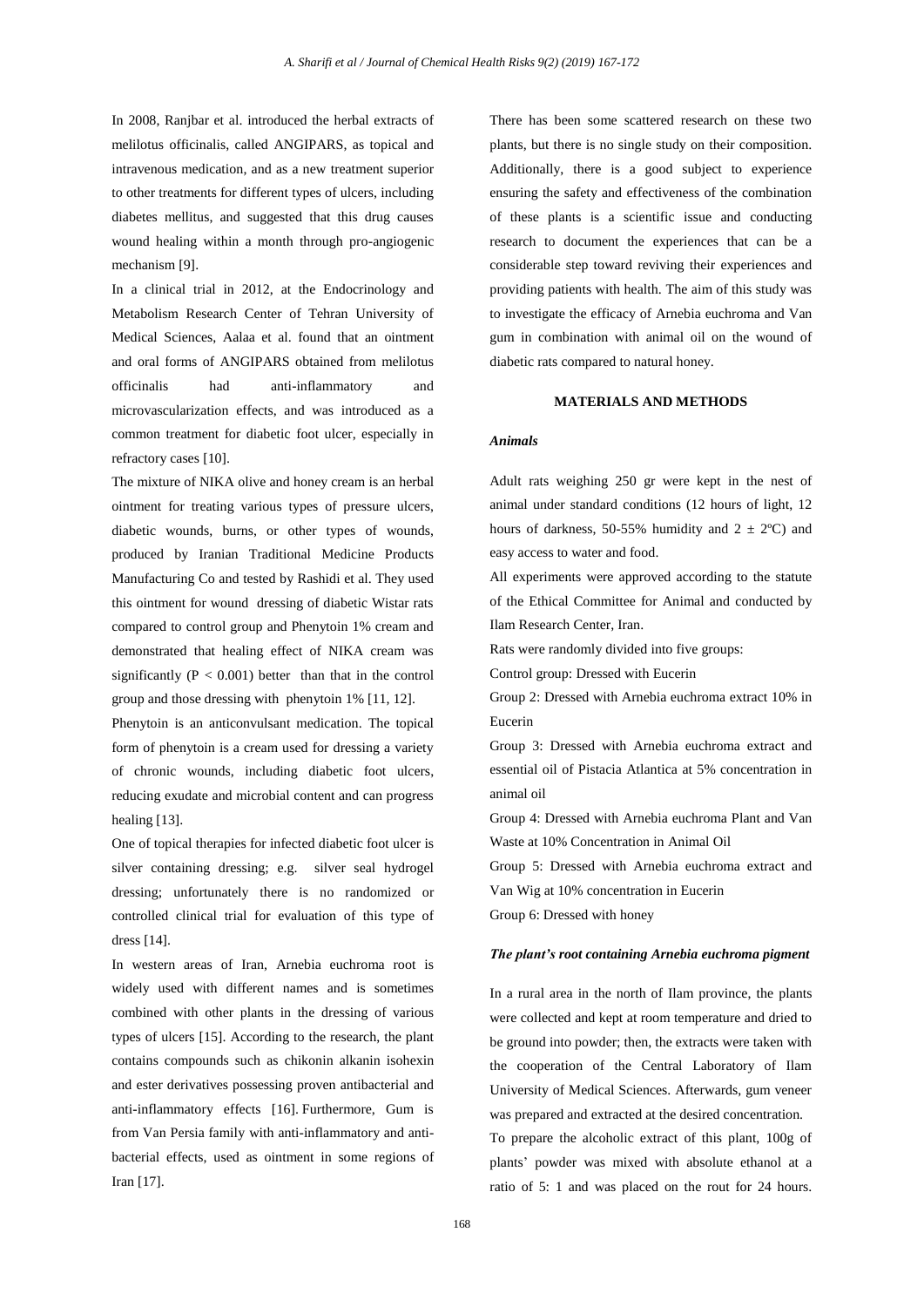Then, the impurities in the extract were separated by paper filter and the extract was centrifuged at 2500 RPM for 20 minutes at 4°C. It was transferred to the distillation apparatus to remove the desired solvents. Finally, a concentrated extract was obtained using microbial filters. The obtained extracts were sterilized using 4.5-micron microbial filters and divided into 1.5 ml micro-tubes and stored at-80°C.

### *How to make diabetes in rats*

Thirty Wistar rats weighing 250 grams became diabetic using alloxan. Wounds of equal size were created in the back area and their recovery process was photographed daily. Finally, after observing apparent evidence of rats' healing, they were killed after anesthesia and examined for formation of granulation and epithelialization process; Table 1 presents the results.

# *Examining cytotoxic effects*

Vero cells were used to study cytotoxic effects of the plant using standard MTT and RPMI and 10% serum. When a concentration of 0.1 in the alcoholic extract was determined, it had cytotoxic effects; lower concentrations were used to investigate the effect of extracts on Staphylococcus and Pseudomonas bacteria caused by diabetic ulcers in in-vitro and in-vivo conditions.

#### **RESULTS**

In the control group, complete wound healing was observed on the  $13<sup>th</sup>$  day with the formation of epithelium. The epithelial thickness at this time was approximately 79 μm (G1).

In the group treated with 10% A. euchroma with Eucerin, the complete restoration was observed on the 11th day and the epithelial thickness was 102 μm (G2).

In the mixture of Arnebia 5% and essential oil of Pistacia Atlantica 5% and animal oil, complete restoration occurred on the ninth day with an epithelial thickness of 183 (G3).

In the group treated with the mixture of Arenbi and gum extract at a concentration of 10% in animal oil, complete restoration was observed after 17 days and the epithelial thickness was 126 μm (G4).

In treatments with the mixture of Arnebia and gum extract with Eucerin at the concentration of 10%, complete restoration was observed on the  $13<sup>th</sup>$  day and epithelial thickness was 109 μm (G5).

Finally, the honey-dressed group was completely restored on the 11th day and the epithelial thickness was 120 μm (G6). (Table1) (Figures 1 & 2)

|                                                      | Group 1                                        | Group 2                                         | <b>Table 1.</b> The epithelial thickness and time of healing in groups<br>Group 3 | Group 4                                                                            | Group 5                                                              | Group 6                      |
|------------------------------------------------------|------------------------------------------------|-------------------------------------------------|-----------------------------------------------------------------------------------|------------------------------------------------------------------------------------|----------------------------------------------------------------------|------------------------------|
|                                                      | Treated with<br>eucerin as<br>negative control | Treated with 10% A.<br>euchroma with<br>eucerin | Treated with 5% A.<br>euchroma plus 5% P<br>atlantica with<br>natural cow oil     | Treated with 10%<br>A. euchroma plus<br>10% P<br>Atlantica with<br>natural cow oil | Treated with 10% A.<br>euchroma plus 10% P<br>Atlantica with eucerin | <b>Treated</b><br>with honey |
| <b>Epithelial</b><br>thickness<br>micrometer<br>(Mm) | 79                                             | 102                                             | 183                                                                               | 126                                                                                | 109                                                                  | 120                          |
| day of repair                                        | 13th                                           | 11th                                            | 9 <sup>th</sup>                                                                   | 17th                                                                               | 13 <sub>th</sub>                                                     | 11 <sup>th</sup>             |

**Table 1.** The epithelial thickness and time of healing in groups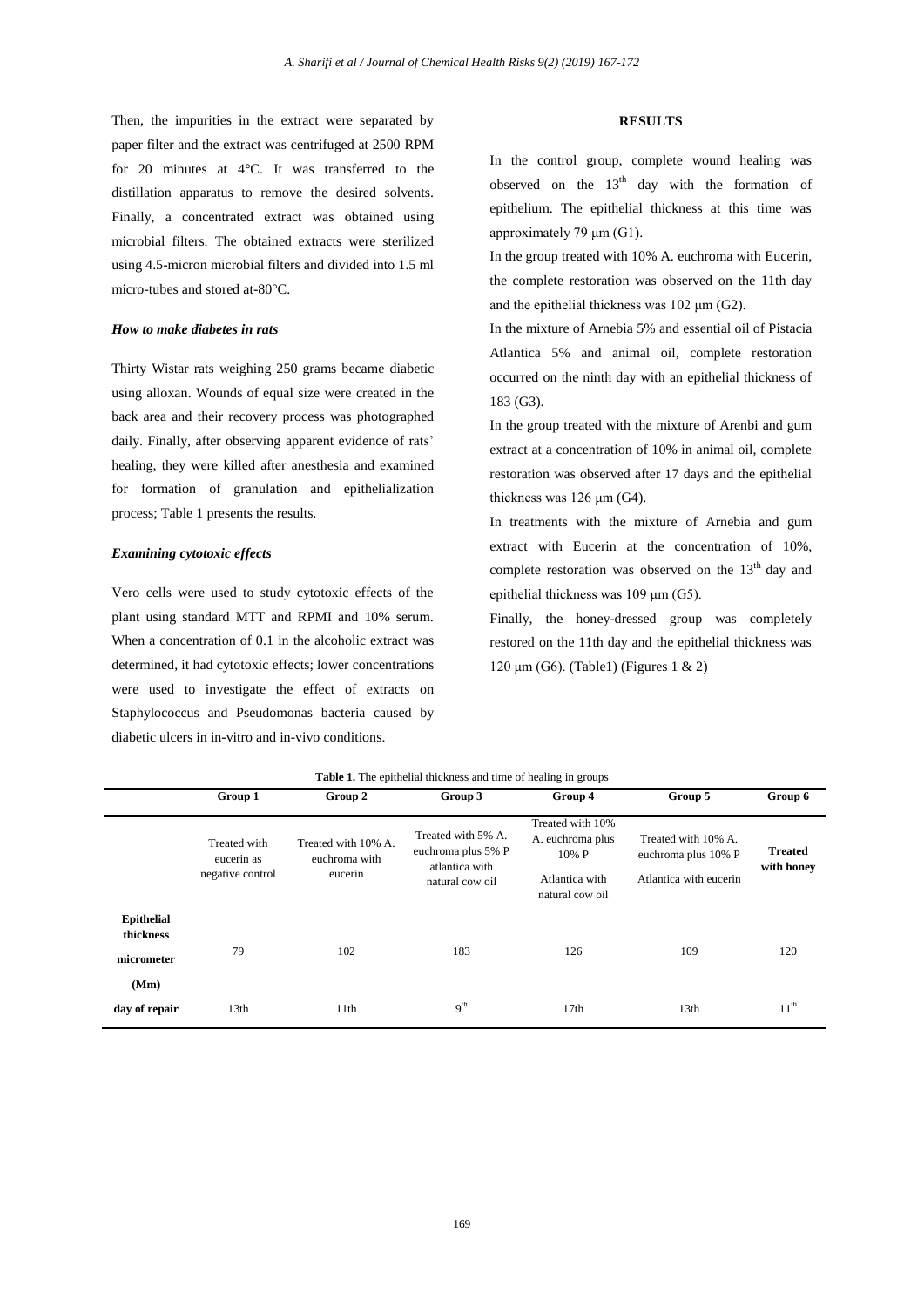

**Figure. 1**. Histopathological comparison of tissue samples; A: Epithelial thickness on 9<sup>th</sup> day in Group 3; B: Thickness of epithelial tissue on the 17<sup>th</sup> day in Group 4; C: Epithelial tissue thickness on the 13<sup>th</sup> day in Group 5; D: Thickness of epithelial tissue on the 11th day in Group 6; E: Thickness of epithelial tissue on the 11<sup>th</sup> day in Group  $G2$ ; F: Epithelial thickness on the 13<sup>th</sup> day in Group 1



**Figure 2.** The epithelial thickness and healing time in groups

#### **DISCUSSION AND CONCLUSIONS**

This study was aimed at using native herb extracts from *Arnebia euochroma* and essential oil of *Pistacia Atlantica* in animal oils to heal diabetic ulcers compared to natural honey in an animal model.

The extract of *Arnebia euchroma*'s roots has an antiinflammatory effect and induces proliferation of fibroblasts, neovascularization, and collagen [18]. The root extract has also been shown to increase epithelialization, collagen synthesis, fibroblasts, and extracellular matrix (RAF) [19].

Hydroquinone extract of *Arnebia euchroma* rich in naphthoquinones, alkanes, and chiconis has been shown to have anti-inflammatory, anti-bacterial, and anti-fungal effects in wound healing [20].

In this study, the thickness of epithelial tissue was investigated in the treatment of diabetic ulcer in rats. The study results revealed that with 5% *Arnebia euochroma* and 5% gum in animal oil, complete restoration was observed on the  $9<sup>th</sup>$  day with epithelial thickness of 183, being higher than other treatment methods. In addition, Xiong et al. reported an anti-inflammatory effect of *Arnebia euochroma* and its significant effect on fibroblast proliferation and collagen synthesis in wound healing [21].

Moreover, the study results showed that the restorative properties of *Arnebia euochroma* ointment were almost equivalent to those of natural honey; however, when combined with essential oil of *Pistacia Atlantica* extract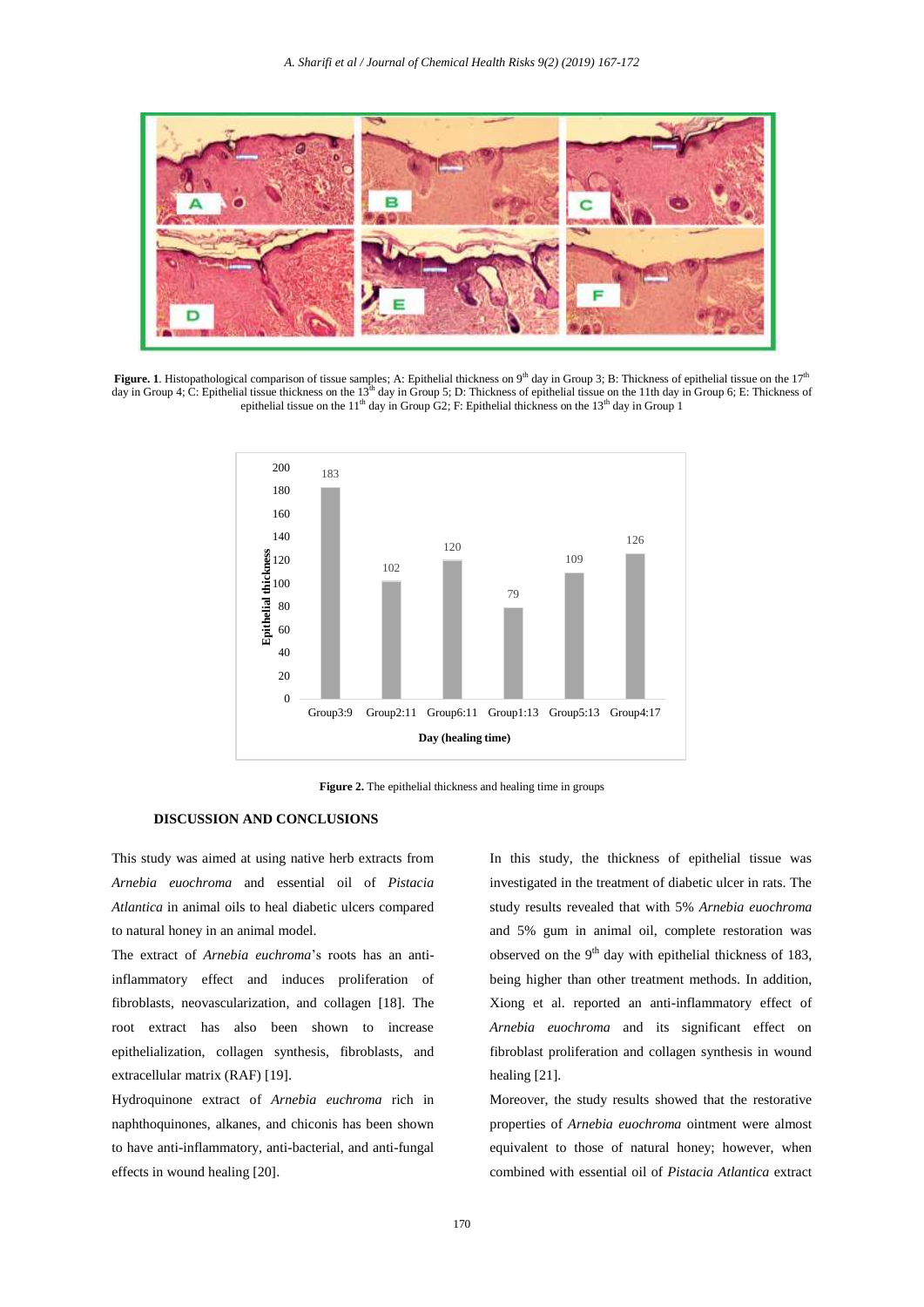at a concentration of 5% and animal oil, its effect was much more profound, leading to a much faster recovery. During the treatment, there was no complication causing the discontinuation of treatment. Furthermore, no sensitivity was observed indicating the synergistic effect of Arnebia euochroma extract, and gum extract of vena and animal oils were used traditionally.

Animal oils, with unsaturated fatty acids, have been traditionally used to treat burn wounds for many years [22]. Although the mechanism of topical use of this type of oil for wound healing is not clear, the presence of omega-3 fatty acids and vitamins A and D in it and decreased inflammation as well as compensating for the deficiency of essential fatty acids cause normal skin proliferation [23].

Our study, consistent with other studies, suggests that general belief in traditional medicine in the west of Iran can be useful in the treatment of diabetic foot ulcers [24, 25]. Thus, if this plant is effective in wound healing, it provides an oral form to investigate its effects on human specimens and progress toward technology development in our country.

#### **ACKNOWLEDEGEMENTS**

We thank our colleagues at Clinical Research Development Unit, Mostafa Khomeini Hospital who provided insight and expertise that greatly assisted the research.

#### **REFERENCES**

1. Athyros V. G., Katsiki N., Karagiannis A., Mikhailidis D. P., 2015. High-intensity statin therapy and regression of coronary atherosclerosis in patients with diabetes mellitus. J Diabetes Complications. 29(1), 142-145.

2. Wang C., Li L., Wang L., Ping Z., Flory M. T., Wang G., Xi Y., Li W., 2013. Evaluating the risk of type 2 diabetes mellitus using artificial neural network: An effective classification approach. Diabetes Res Clin Pract. 100(1), 111-118.

3. Shankaracharya, Odedra D., Samanta S., Vidyarthi A. S., 2010. Computational intelligence in early diabetes diagnosis: a review. Rev Diabet Stud. 7(4), 252-262.

4. Galehdari H., Negahdari S., Kesmati M., Rezaie A., Shariati G., 2016. Effect of the herbal mixture composed of Aloe Vera, Henna, Adiantum capillus-veneris, and Myrrha on wound healing in streptozotocin-induced diabetic rats. BMC Complement Altern Med. 16 (1), 386. 5. Lu L. L., Wan P., Li L. Z., Zhao M. J., Hu J. Y., Zhao Y. F., 2013. Experimental study on topical treatment of diabetic skin ulcers with yi medicine "yi bu a jie" extract. Chin J Integr Med. 19(6), 464-467.

6. Budovsky A., Yarmolinsky L., Ben-Shabat S., 2015. Effect of medicinal plants on wound healing. Wound Repair Regen. 23(2), 171-183.

7. Ho T. J., Jiang S. J., Lin G. H., Li T. S., Yiin L. M., Yang J. S., Hsieh M. C., Wu C. C., Lin J. G., Chen H. P., 2016. The In Vitro and In Vivo Wound Healing Properties of the Chinese Herbal Medicine "Jinchuang Ointment". Evid Based Complement Alternat Med. 2016, 1654056.

8. Khodavaisy S., Rezaie S., Noorbakhsh F., Baghdadi E., Sharifynia S., Aala F., 2016. Effects of Pistacia atlantica subsp. kurdica on Growth and Aflatoxin Production by Aspergillus parasiticus. Jundishapur J Microbiol. 9(7), e35452.

9. Ranjbar H.J.D.J.O.P.S., 2008. Overview of diabetic foot; novel treatments in diabetic foot ulcer. 16 (Suppl. 1), 1-6.

10. Aalaa M., Heshmat R., Larijani B., Mohajeri-Tehrani M. J. D., 2012. Smelil (ANGIPARS™) as a New Herbal Drug on Diabetic Foot Ulcer. J Biomol Res Ther1: e104. doi: 10.4172/2167-7956.1000 e104 Page 2 of 2 Volume 1, Issue 2, 1000e104 J Biomol Res Ther ISSN: 2167- 7956 JBMRT, an open access journal htkar AA, et al.(2008) Assessment of maximum tolerated dose of a new herba l drug, Semelil (ANGIPARS™) in patients with diabetic foot ulcer: A Phase I clini-cal trial. 16, 25- 30.

11. Rouhipour N., Hayatshahi A., Nikoo M. K., Yazdi N. M., Heshmat R., Qorbani M., 2012. Clinical microbiology study of diabetic foot ulcer in Iran; pathogens and antibacterial susceptibility. Afr J Microbiol Res. 6(27), 5601-5608.

12. Rashidi M. K., Mirazi N., Hosseini A., 2016. Effect of topical mixture of honey, royal jelly and olive oilpropolis extract on skin wound healing in diabetic rats. Wound Medicine. 12, 6-9.

13. Shaw J., Hughes C., Lagan K., Bell P., 2007. The clinical effect of topical phenytoin on wound healing: a